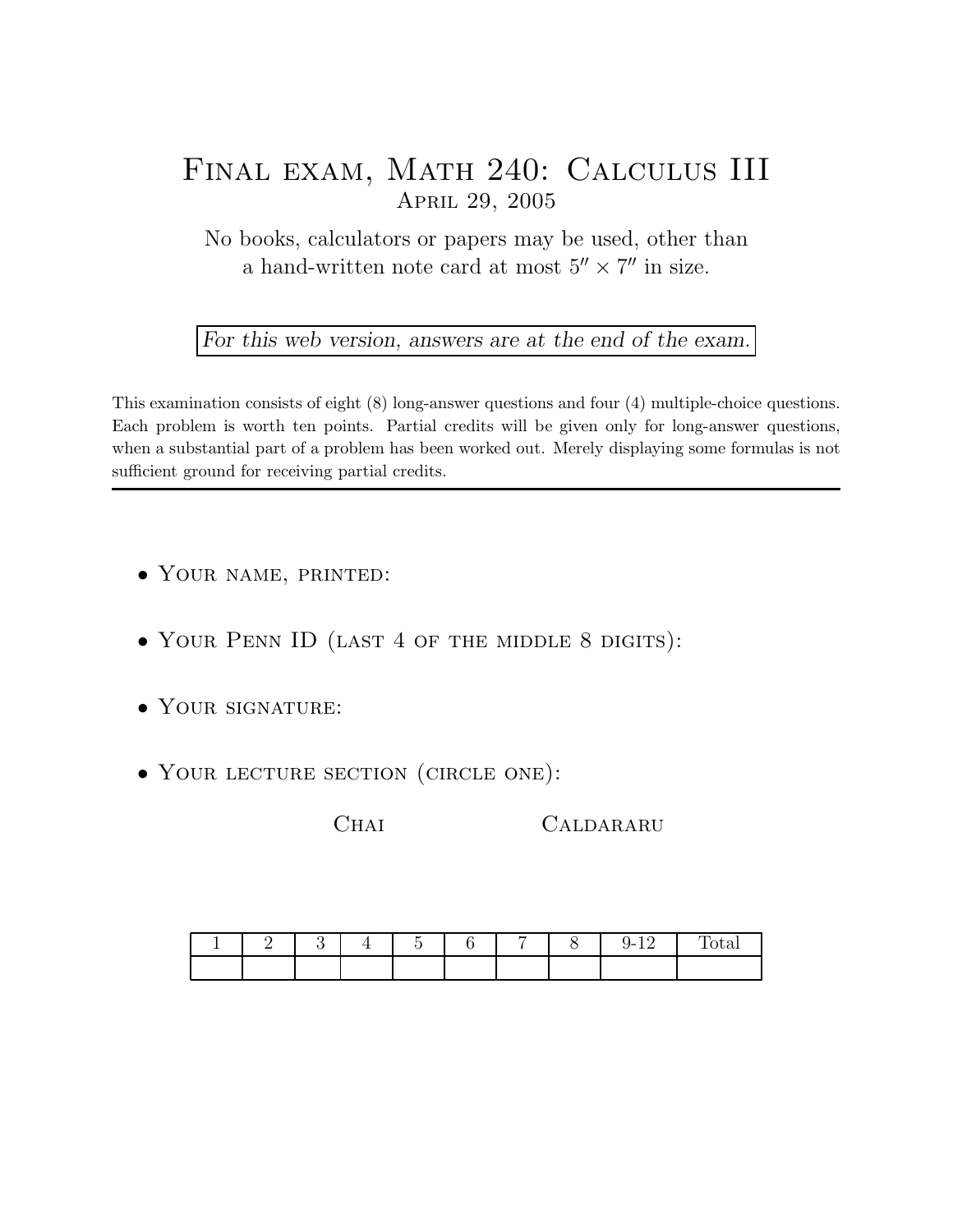## Part I. Long-answer Questions.

1. Compute  $\det(A^3)$ , where A is the matrix

$$
A = \left[ \begin{array}{rrr} 1 & 2 & 3 \\ 1 & 4 & 9 \\ 1 & 8 & 27 \end{array} \right].
$$

2. Let C be the oriented curve

$$
C = \left\{ (x, y) \, : \, 4x^2 + 9y^2 = 36, \ x \ge 0, \ y \ge 0 \right\}
$$

from  $(3,0)$  to  $(0,2)$ . Compute the line integral

$$
\int_C (x+1) \, dy + y \, dx \, .
$$

3. Let D be the cube

$$
D = \{(x, y, z) \in \mathbb{R}^3 \mid 0 \le x, y, z \le 1\},\
$$

and let  $S = \partial D$  be the boundary surface of D, oriented by the unit normal vector field  $\vec{n}$  on  $S$  pointing away from  $D$ . Compute the oriented surface integral

$$
\iint_S (x^2 \vec{i} + xyz \vec{j} + z^3 \vec{k}) \cdot \vec{n} dS.
$$

4. Let S be the surface

$$
S = \{(x, y, z) \in \mathbb{R}^3 \mid x^2 + y^2 + z^2 = 1, z \ge 0\},\,
$$

the upper half of the unit sphere centered at the origin, oriented by the unit normal vector field  $\vec{n} = x\vec{i} + y\vec{j} + z\vec{k}$  on S. Compute the surface integral

$$
\iint_S (x\vec{i} - y\vec{j} + z\vec{k}) \cdot \vec{n} \, dS \, .
$$

5. Let C be the boundary of the rectangle with vertices  $(3, 2)$ ,  $(-5, 2)$ ,  $(-5, -7)$  and  $(3, -7)$ , oriented counter-clockwise. Compute the line integral

$$
\oint_C \frac{y\,dx - x\,dy}{x^2 + y^2} \,.
$$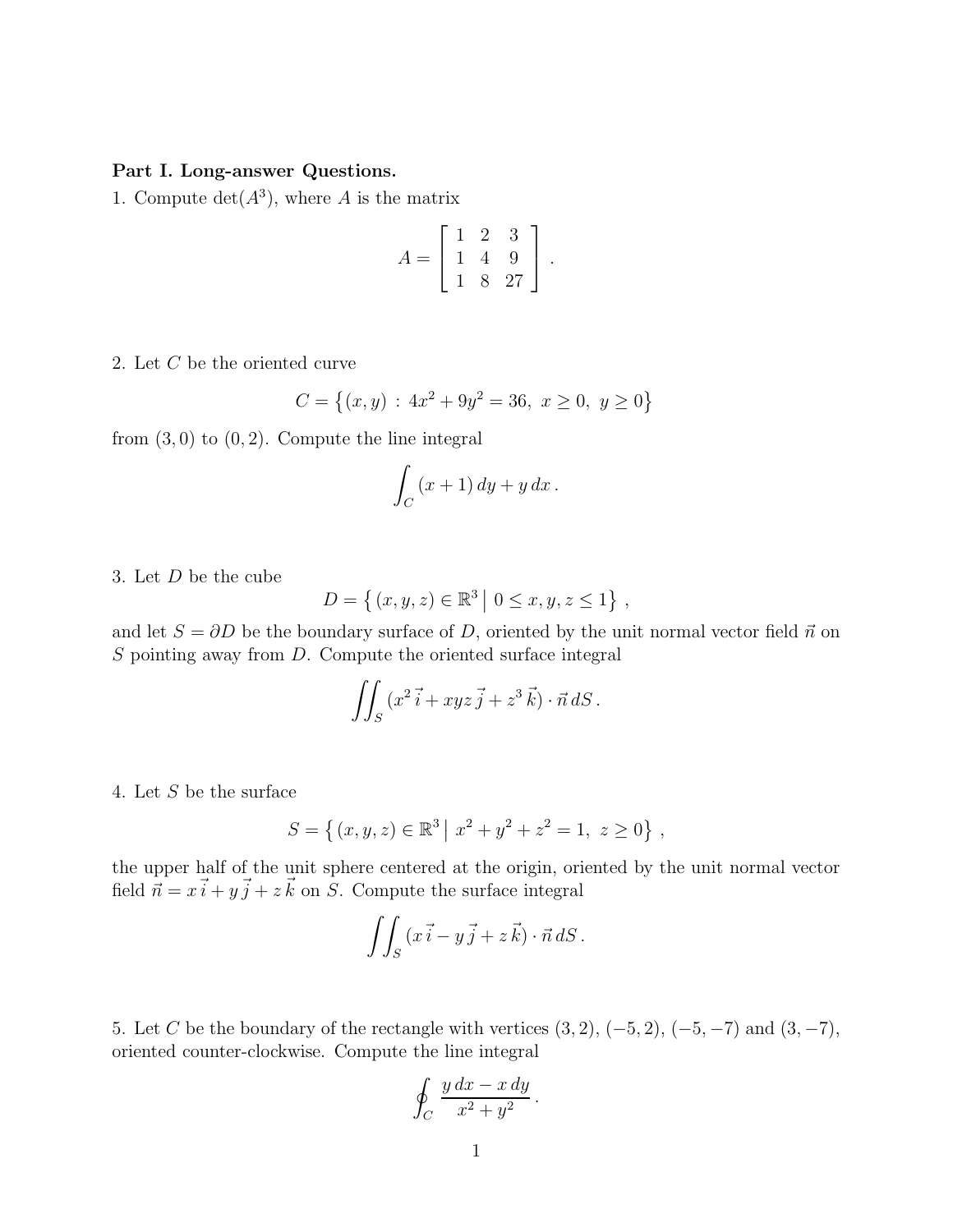6. Let  $y(t)$  be a function which satisfies the differential equation

$$
y''(t) + (1+t)y'(t) + (1+t+t^2)y(t) = 0
$$

 $y(0) = 1, y'(0) = 0.$  Determine the values of  $y''(0)$  and  $y'''(0)$ .

7. Suppose that a vector-valued function  $\vec{x}(t)$  satisfies the following system of ordinary differential equations

$$
\vec{x}'(t) - A \cdot \vec{x}(t) = \vec{0}, \text{ where } A = \begin{bmatrix} 1 & 2 \\ 0 & 1 \end{bmatrix},
$$

and  $\vec{x}(0) = \begin{bmatrix} -1 \\ 2 \end{bmatrix}$ 2 . Determine the function  $\vec{x}(t)$  explicitly.

8. Find one ("particular") solution of the system of differential equations

$$
\begin{cases}\n\frac{dx}{dt} + y = t \\
\frac{dy}{dt} - 2x = 0\n\end{cases}
$$

.

In other words, find a pair of real-valued functions  $(x(t), y(t))$  satisfying the above system of equations. (There are many such solutions.)

[Hint: Try to replace the above system by a single differential equation, then try to find a particular solution of that equation.]

PART II BEGINS ON THE NEXT PAGE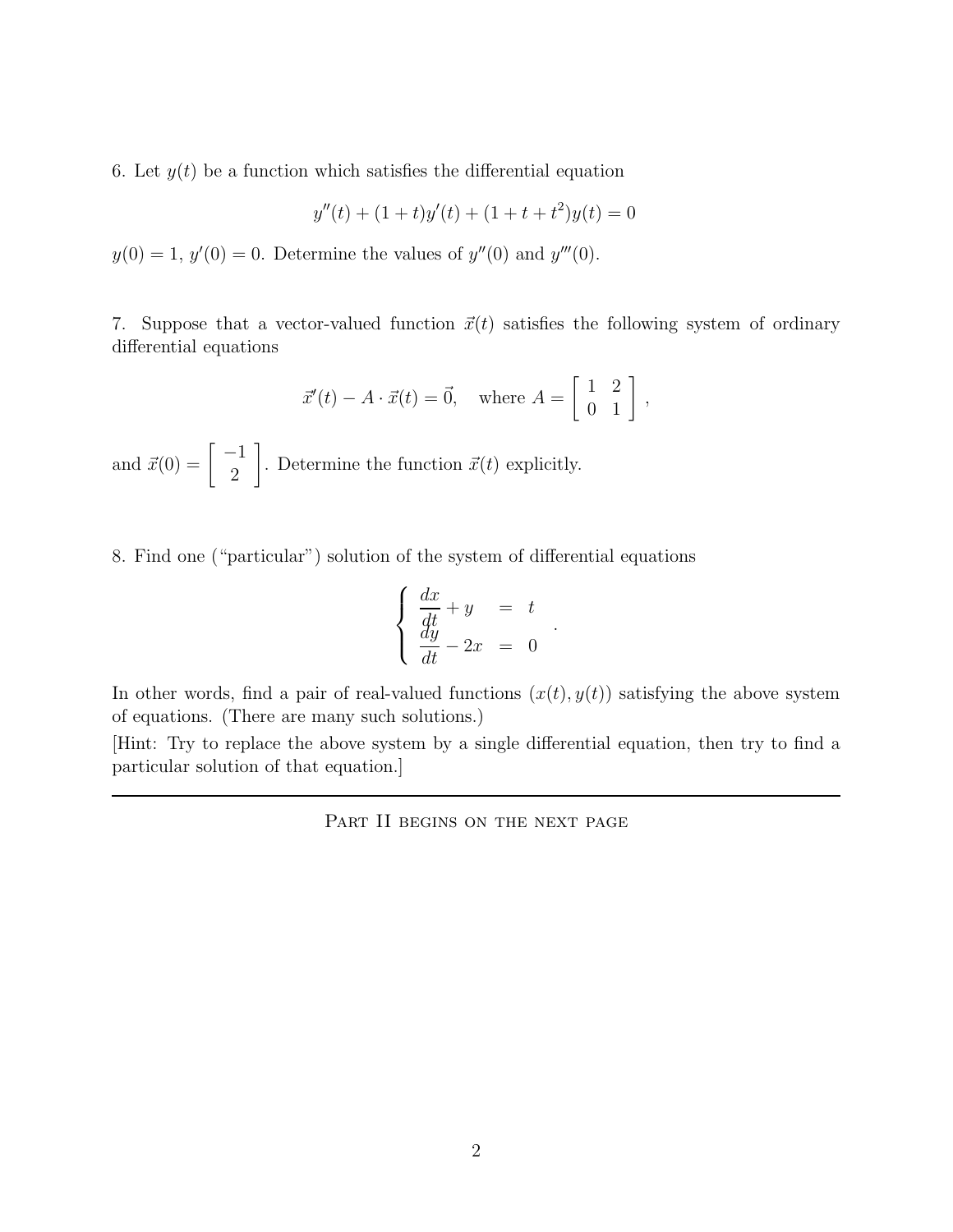## Part II. Multiple Choice Questions. Please circle your answer.

9. Consider the following matrices

$$
A_1 = \begin{bmatrix} 0 & -1 \\ 1 & 0 \end{bmatrix}, A_2 = \begin{bmatrix} 1 & -1 \\ 1 & 3 \end{bmatrix}, A_3 = \begin{bmatrix} -1 & 3 & 4 \\ 0 & 1 & 5 \\ 0 & 0 & 2 \end{bmatrix}, A_4 = \begin{bmatrix} 2 & 1 & 1 \\ 1 & 2 & 1 \\ 1 & 1 & 2 \end{bmatrix}
$$

Which ones can be diagonalized over the real numbers? (In other words, there exists an invertible matrix P with coefficients in real numbers such that  $P^{-1} \cdot A_i \cdot P$  is a diagonal matrix.)

| A. $A_1$ and $A_3$ only            | B. $A_2$ , $A_3$ and $A_4$ only | C. $A_3$ and $A_4$ only |
|------------------------------------|---------------------------------|-------------------------|
| D. $A_2$ and $A_4$ only            | E. $A_1$ , $A_3$ and $A_4$ only | F. $A_1$ and $A_4$ only |
| G. $A_1$ , $A_2$ , $A_3$ and $A_4$ |                                 |                         |

10. Let A be a symmetric  $4 \times 4$  matrix with real entries. Consider the following statements.

I. A must have four distinct eigenvalues.

II. There exists an invertible matrix C with real entries such that  $C \cdot A \cdot C^{-1}$  is a diagonal matrix.

III. The four roots of the characteristic polynomial of A are all real numbers.

IV.  $A^2$  is a symmetric matrix.

Which ones among the above statements are true?

A. I, II, III only. B. II, III, IV only. C. I, III, IV only.

D. III and IV only. E. II and III only. F. II and IV only.

G. I, II, III, IV are all true. H. None of the above.